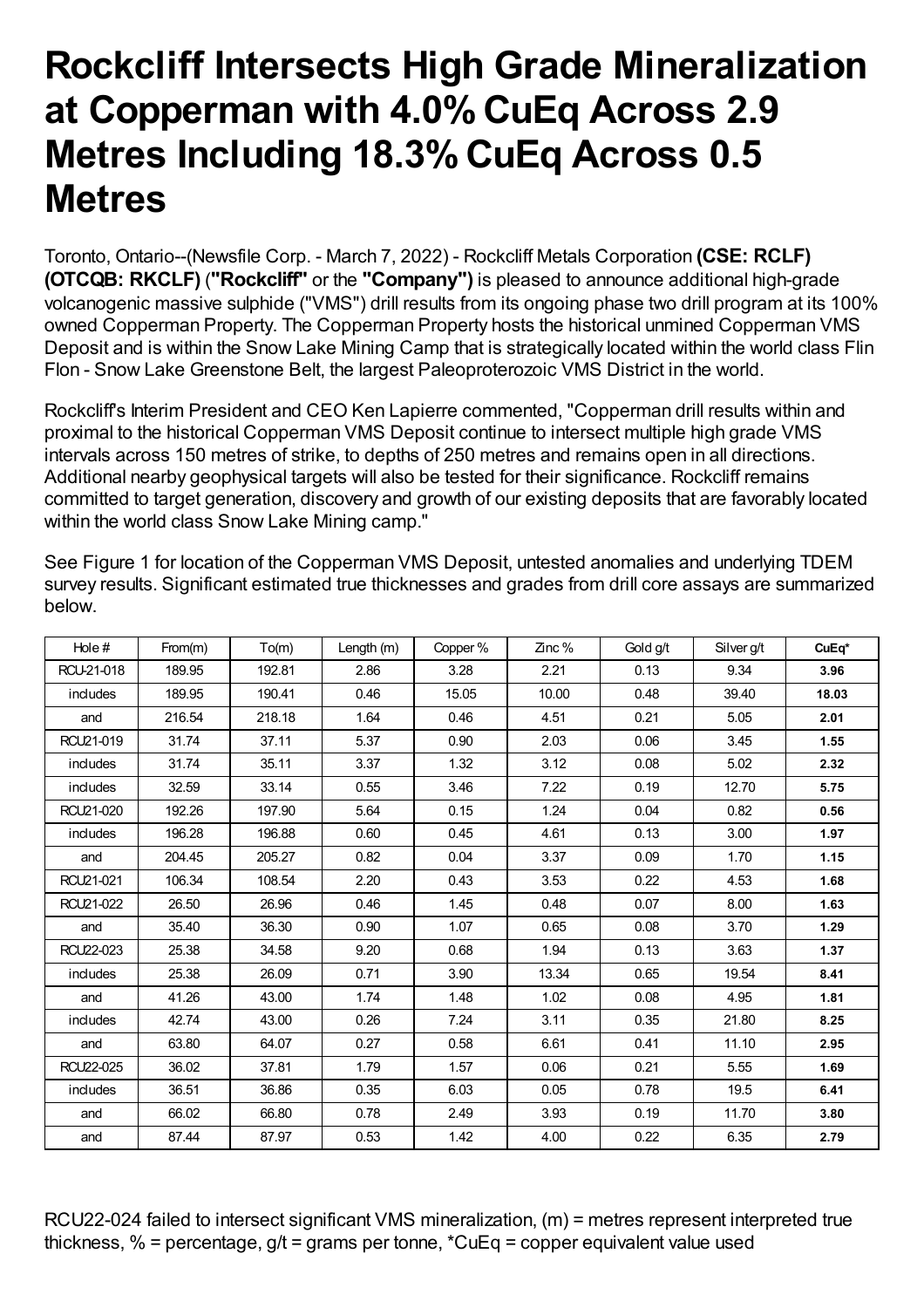US\$3.15/pound copper, US\$1.22/pound zinc, US\$1750/ troy ounce gold and US\$22 /per ounce silver and recoveries of 95% Cu, 80% Zn, 80% Au and 80% Ag. CuEq = Cu grade % + (Zn grade %  $\times$  Zn price per lb/Cu price per pound) + (Au grade g/t X Au price per gram / Cu price per tonne) X 100 + (Ag grade g/t X Ag price per gram / Cu price per tonne) X 100. The numbers may not add up due to rounding.



## **Figure 1: Plan Surface TDEM view of Copperman Property Highlighting the Historical Copperman Deposit and Surface Untested Geophysical Anomalies.**

To view an enhanced version of Figure 1, please visit: [https://orders.newsfilecorp.com/files/3071/115789\\_ae83f8edf4f1ba12\\_001full.jpg](https://orders.newsfilecorp.com/files/3071/115789_ae83f8edf4f1ba12_001full.jpg)

Previous holes RCU21-001 to RCU21-017 were pressed release on November 24, 2021, December 15, 2021 and January 20, 2022.

Additional drill hole information is summarized below.

| Drill Hole #         | UTM-E  | UTM-N   | Dip°  | Azimuth° | Depth(metres) |
|----------------------|--------|---------|-------|----------|---------------|
| RCU-21-018           | 443384 | 6056104 | -59   | 342      | 233           |
| RCU-21-019           | 443285 | 6056204 | $-45$ | 325      | 95            |
| <b>RCU-21-001EXT</b> | 443288 | 6056177 | $-45$ | 325      | 259           |
| RCU-21-020           | 443394 | 6056092 | $-63$ | 325      | 275           |
| RCU-21-021           | 443280 | 6056109 | $-45$ | 325      | 170           |
| RCU 21-022           | 443251 | 6056161 | $-45$ | 325      | 110           |
| RCU-22-023           | 443303 | 6056268 | $-45$ | 325      | 137           |
| RCU-22-024           | 443310 | 6056338 | $-45$ | 325      | 131           |
| RCU 22-025           | 443345 | 6056245 | -49   | 346      | 203           |

## **Quality Control and Quality Assurance**

Samples of half core from the Copperman Property were packaged and shipped directly from Rockcliff's core facility in Snow Lake to ALS Canada Ltd. (ALS), in Thunder Bay, Ontario. ALS is a Canadian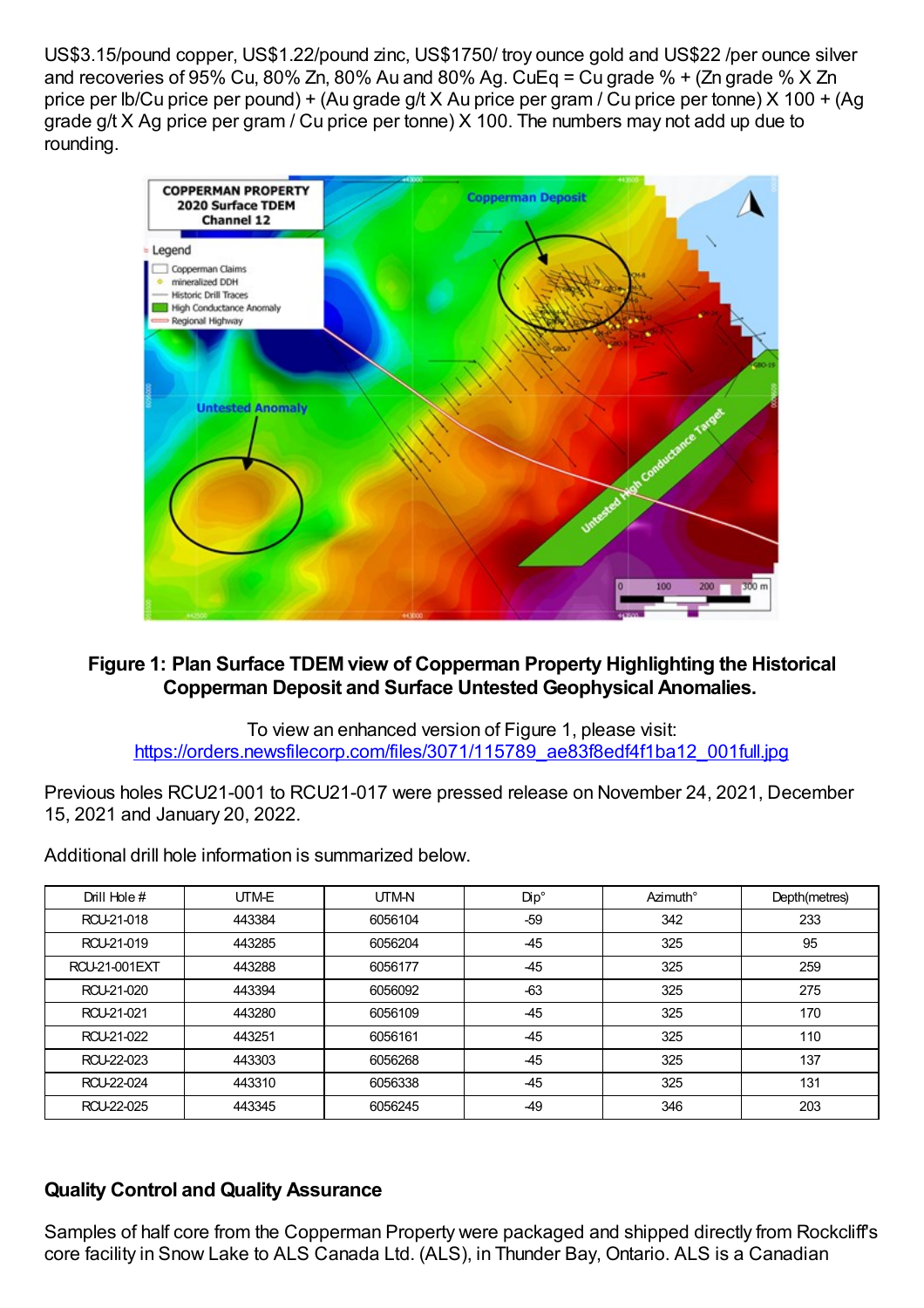assay laboratory and is accredited under ISO/IEC 17025. Each bagged core sample was dried, crushed to 70% passing 10 mesh and a 250g pulp is pulverized to 85% passing 150 mesh for assaying. Once processed, samples are shipped from the preparation lab to their accredited analytical facility in North Vancouver, BC. A 0.5g cut is taken from each pulp for base metal analyses and leached in a multi acid (total) digestion and then analyzed for copper, lead, zinc and silver by inductively coupled plasma atomic emission spectroscopy. Gold concentrations are determined by fire assay using a 30g charge followed by an atomic absorption finish. Samples greater than the upper detection limit (3000 ppb) are reanalyzed using fire assay gravimetric using a 1 assay Ton charge. Rockcliff inserted certified blanks and standards in the sample stream to ensure lab integrity. Rockcliff has no relationship with ALS other than ALS being a service provider to the Company.

Ken Lapierre P.Geo., Interim President & CEO and VP Exploration of Rockcliff, a Qualified Person in accordance with Canadian regulatory requirements as set out in NI 43-101, has read and approved the scientific and technical information that forms the basis for the disclosure contained in this press release.

## **About Rockcliff Metals Corporation**

Rockcliff is a Canadian exploration and resource development Company with several advanced-stage, high-grade VMS copper-zinc dominant deposits in the Snow Lake area of central Manitoba. The Company is a major landholder in the Flin Flon-Snow Lake Greenstone Belt which is the largest Paleoproterozoic VMS district in the world, hosting high-grade mines and deposits containing copper, zinc, gold and silver. The Company's extensive portfolio of properties totals approximately 4,000 km² and includes six 100% owned high grade, undeveloped VMS deposits. Rockcliff's (49% ownership) seventh high grade VMS deposit, the Talbot Copper Deposit, is a joint Venture with Hudbay (51% ownership).

Find out more, visit our website and social media:

Book a meeting with Management: [https://calendly.com/rockcliffmetals/30min](https://www.newsfilecorp.com/redirect/w24rbiwnWA) Website: [http://rockcliffmetals.com](https://www.newsfilecorp.com/redirect/gxYbWiGaoV) Twitter: [@RockcliffMetals](https://www.newsfilecorp.com/redirect/p4YZbFAyWO) LinkedIn: [Rockcliff](https://www.newsfilecorp.com/redirect/Yz3ZWi58rb) Metals Corp Facebook: Rockcliff Metals [Corporation](https://www.newsfilecorp.com/redirect/0K3DaIB2N0)

For further information, please contact:

Rockcliff Metals Corporation Ken Lapierre Interim President & CEO Cell: (647) 678-3879 [ken@rockcliffmetals.com](mailto:ken@rockcliffmetals.com)

*Cautionary Note Regarding Forward-Looking Statements: This news release includes forwardlooking statements that are subject to risks and uncertainties. Forward-looking statements involve known and unknown risks, uncertainties, and other factors that could cause the actual results of the Company to be materially different from the historical results or from any future results expressed or implied by such forward-looking statements. All statements contained in this news release, other than statements of historical fact, are to be considered forward-looking. Although Rockcliff believes the expectations expressed in such forward-looking statements are based on reasonable assumptions, such statements are not a guarantee of future performance and actual results or developments may differ materially from those in the forward-looking statements.*

*The Canadian Securities Exchange does not accept responsibility for the adequacy or accuracy of this news release.*